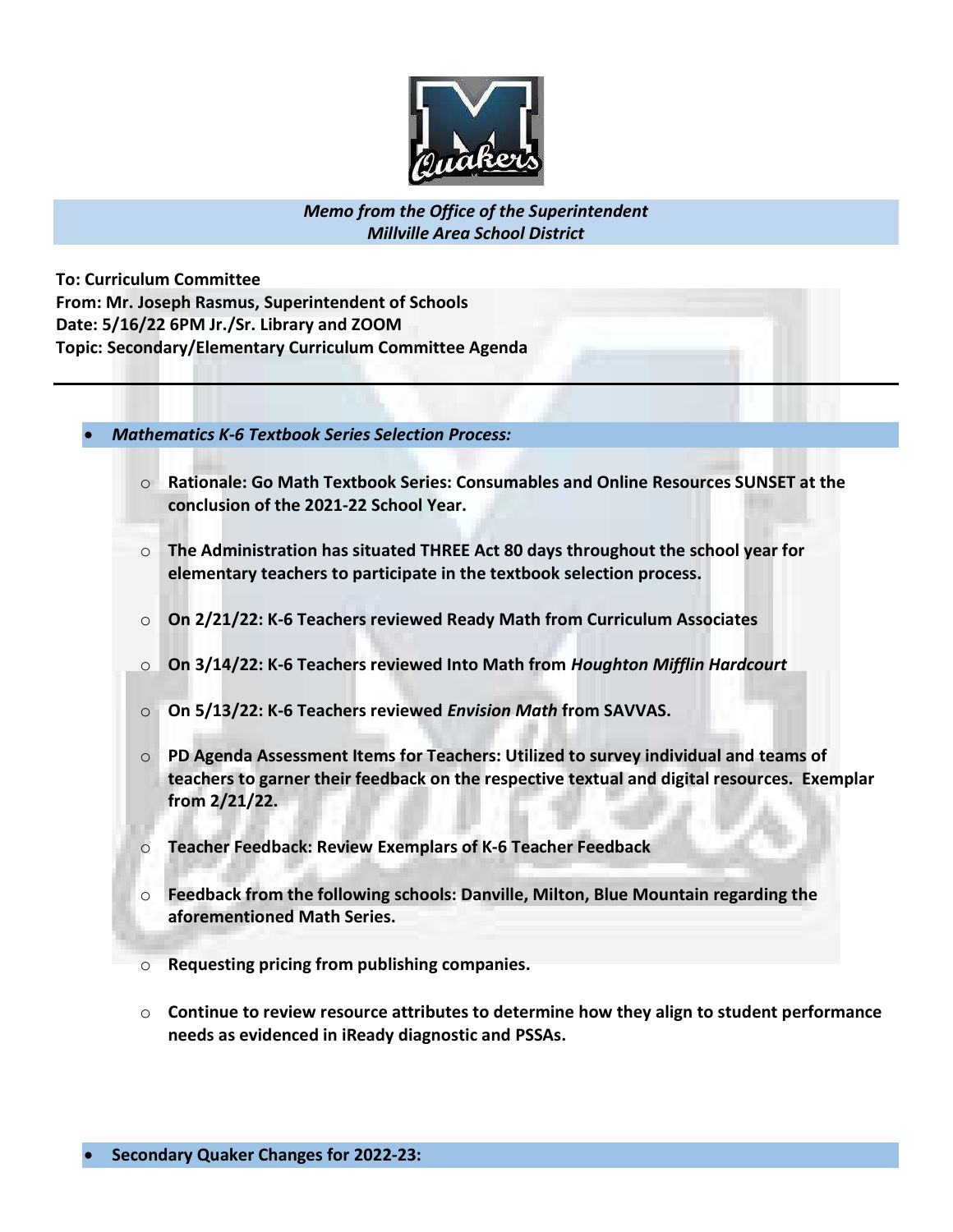- $\circ$  Quaker Time was introduced in the 2021-22 school year in response to learning gaps that have resulted from the pandemic.
- $\circ$  During Quaker Time, elementary and secondary students access SKILL-BASED instruction that addresses learning needs and skills that the diagnostic assessments indicate have not been mastered.
- $\circ$  For the 2022-23 school year, administration is suggesting that the district continue to maintain status quo grades K-8. The district will continue to disaggregate students based upon their performance on the iReady diagnostic which is administered three times yearly.
- $\circ$  Within Quaker Time K-8, teachers will deliver teacher-led lessons available in the teacher toolbox within iReady that are aligned to student deficit performance areas.
- $\circ$  For the 2022-23 school year, administration is suggesting that Quaker Time in grades 9-12 is adjusted in the following manner:
	- $\circ$  g<sup>th</sup> Grade Regular Education: Supplemental Algebra (SAT Prep-Keystone taken in 8<sup>th</sup> Grade Algebra and attained a proficient or Advanced Score) /Careers I
	- o 10<sup>th</sup> Grade: Supplemental Biology/Literature Instruction/ Careers II
	- o 11<sup>th</sup> Grade: Personal Finance/ Careers III...Rationale for Personal Finance: Availability/Cyber School Access
	- o 12<sup>th</sup> Grade: Community Service/Careers IV
- $\circ$  Curricula for careers JA/Smart Futures: Satisfies the Career and Work Standards required by Chapter 4 and ensures the district's success in the PA Ready Index—Previous POOR performance.

# Math Resources: Algebra, Algebra 2, Pre Calculus, Trigonometry

- $\circ$  Secondary Math teachers approached Ms. Differ and Mr. Rasmus in August In-Service and indicated that they did not have textbooks to address Mathematics instruction.
- $\circ$  In collaboration with content-specific teachers, administration procured textbook and instructional resources based upon the recommendation of the specific teachers to ensure that resources are high-quality, reflect best instructional practices, and are aligned with PA CC and eligible content.
- Next Generation Science Standards (NGSS) District Initiative:
	- $\circ$  PDE introduced new Science standards in the 2021-22 school for LEAs to review.
	- $\circ$  PDE may implement standardized testing as early as 24-25 PSSA and Keystone Exams aligned to new NGSS.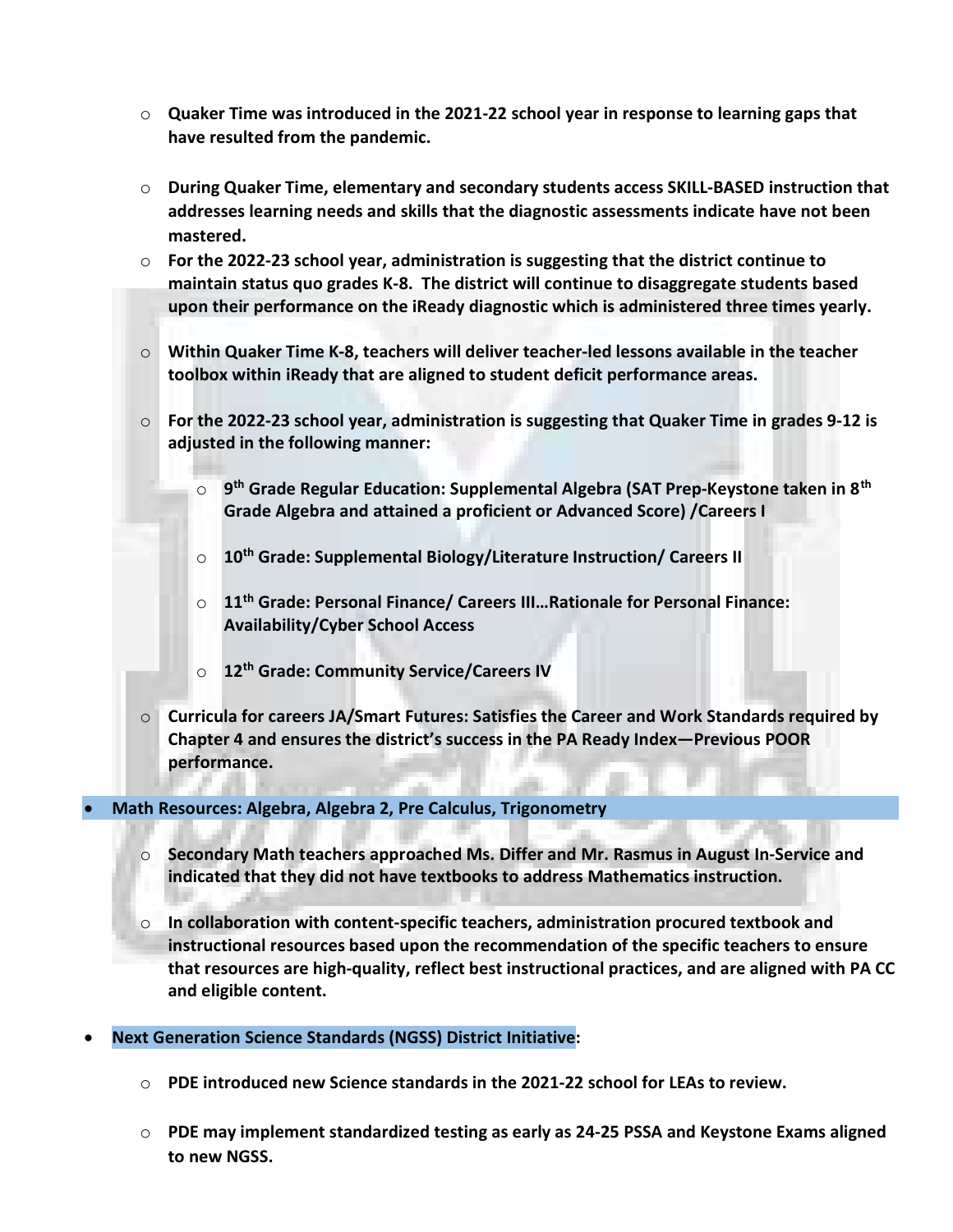- $\circ$  In an effort to prepare our teachers for this implementation...On March 11, 2022, ES Teachers engaged in professional development regarding FOSS implementation and NGSS standards.
- $\circ$  Grade-Level Teacher Teams reviewed the Next Generation Science Standards (NGSS) to understand that there are THREE distinct and equally important dimensions to learning science. These dimensions are combined to form each standard—or performance expectation—and each dimension works with the other two to help students build a cohesive understanding of science over time.
- o The NGSS standards are composed of the following dimensions: Cross-Cutting Concepts, Science and Engineering Practices, and Disciplinary Core Ideas.
- $\circ$  On March 11, 2022, ES teachers familiarized themselves with the various ways that they can search for standards via GRADE, PRACTICE, DISCIPLINARY CORE IDEA, DISCIPLINE, and CROSSCUTTING CONCEPT
- $\circ$  On 3/11, ES teachers reviewed the Discovery Tech resource by Discovery Education to determine the degree to which it aligns with the NGSS standards and the PDE NGSS Evidence Statements.
- $\circ$  On 3/11, ES teachers examined how FOSS modules are aligned to the Next Generation Science Standards (NGSS).
- $\circ$  Teachers examined how the FOSS modules promote NGSS three-dimensional learning experiences that help students meet performance expectations. Three dimensions include: Science and Engineering Practices, Disciplinary Core Ideas, and Cross-Cutting Concepts.
- $\circ$  Teachers examine the manner with which the student-centered FOSS kits promote inquirybased pedagogical approach to understanding scientific phenomena. FOSS kits promote students to create hypotheses, develop experiments, collect data, and recognize relationships between phenomena and promote hands-on/minds-on learning.
- o Utilizing ESSERS funds, the MASD will be acquiring FOUR FOSS NGSS, hands-on, inquiry-based learning modules that will be integrated into science instruction at every grade-level K-6 for implementation in the 2022-23 school year. This complements the MASD STEM initiative in grades 7-8.

# OTIS:

- $\circ$  In 2022-23, the MASD will be implementing OTIS Professional Development Platform districtwide.
- $\circ$  OTIS will enable the district to record all PD offered so that teachers who are absent or those who wish to review it repeatedly can do so.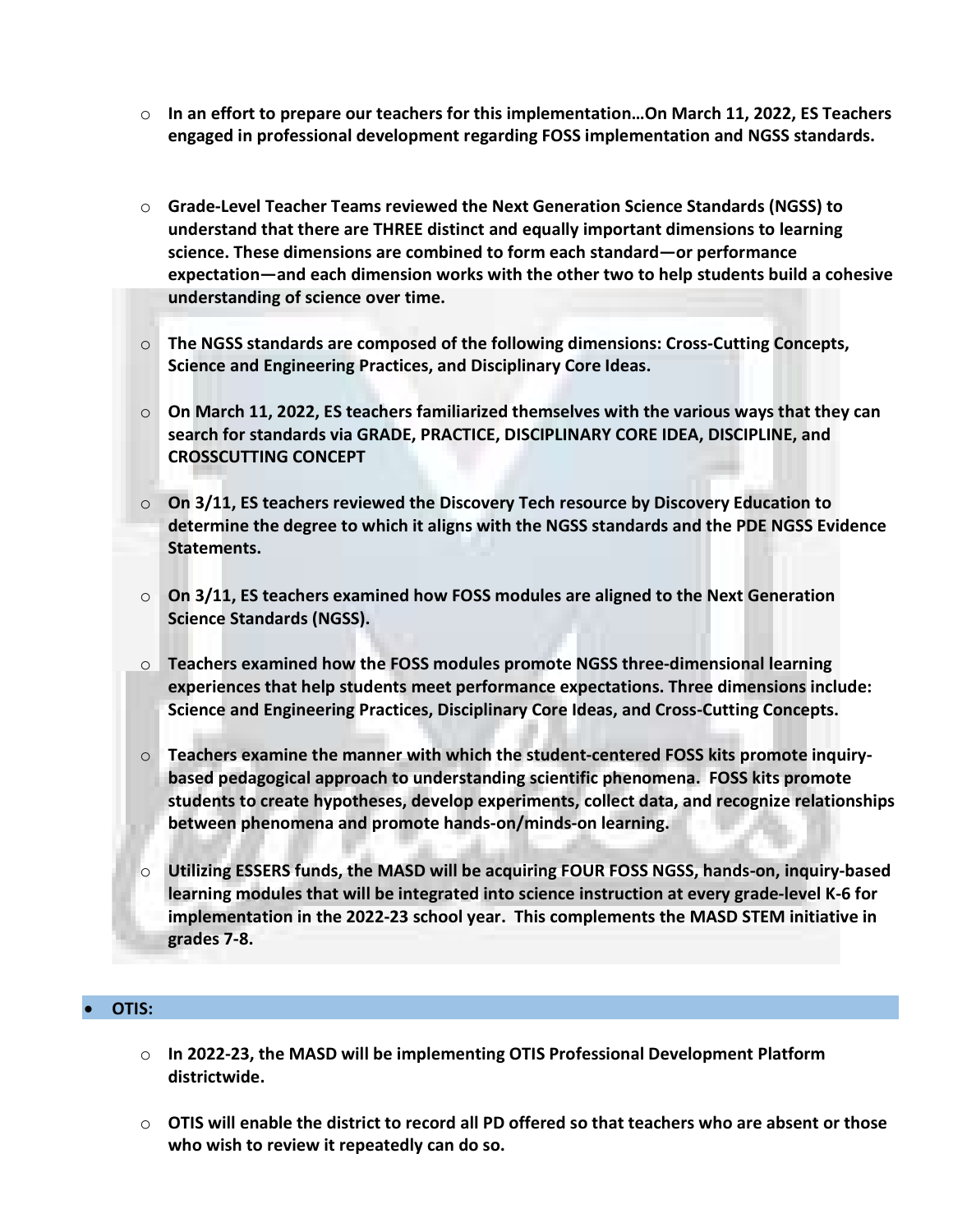- $\circ$  OTIS will become a repository for all GOOGLE implementation training. Parents and teachers will be able to access concise and informative videos on topics ranging from creating and sharing a Google Doc to developing a Google Slide Presentation to Joining a Google Hangout.
- $\circ$  OTIS will create a repository for professional employees and track the professional development opportunities and report Act 48 credits to PDE which is prerequisite of continuous employment as a professional educator.

# ELA Curriculum Summer Writing Opportunities:

- $\circ$  The MASD will be providing K-12 ELA teachers with opportunities to collaborate upon the development of new ELA curricula aligned to the PA Core Standards and Eligible Content.
- $\circ$  The curricula will not only identify what skills and content students will master within the context of a unit of study, but also identify the DOK/rigor/relevance of each learning task, how each learning task can be differentiated to address the diverse learning needs of all students, and how each learning task can be assessed through a variety of multimodal summative assessments.
- $\circ$  ELA Curriculum Writing will be funded with ESSER funding.

# Social-Emotional Learning and Wellness:

- $\circ$  In the 2022-23 school year, MASD will be implementing a second CMSU mental health professional (Social Worker/Outreach Coordinator) to address the increased social-emotional needs of students K-12.
- $\circ$  MASD will continue to utilize Positive Action, a research-based, gold standard social emotional curricula for whole group instruction daily K-12.
- $\circ$  The MASD is attempting to situate a social emotional wellness summer program and/or program for students during the 2022-23 school year.
- o Utilizing ESSER funding, the MASD will provide K-12 teachers with PD which is focused upon address the social emotional wellness needs of students within the core content areas during the 2022-23 school year.
- $\circ$  School Climate Survey was completed on May 13, 2022. Data will inform district needs assessment.